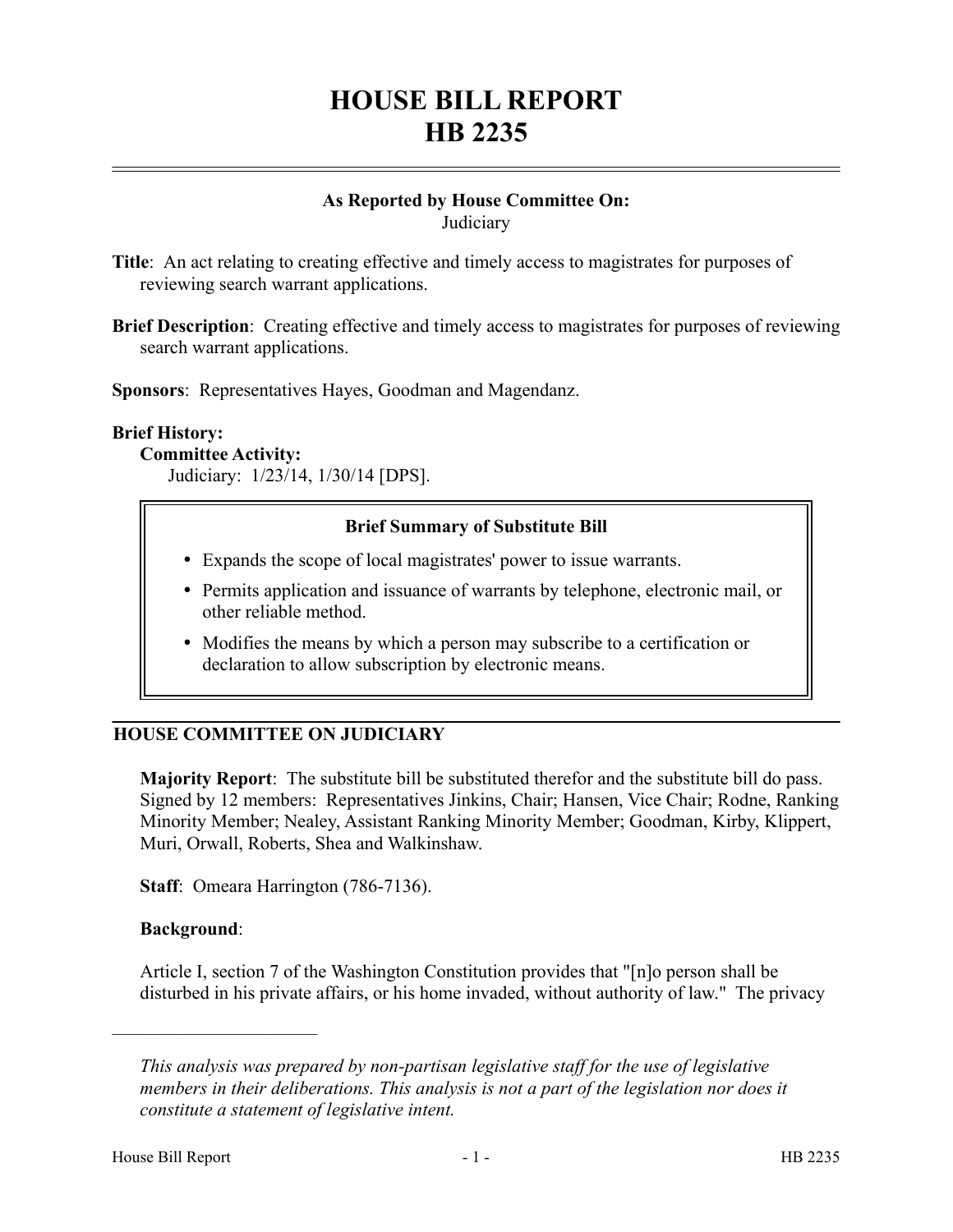protection embodied in Article I, Section 7 limits the government's authority to conduct searches and seizures. As a general rule, a search or seizure may be conducted only pursuant to a warrant that is based upon probable cause and issued by a detached and neutral magistrate.

Magistrates are judicial officers with the power to issue warrants. By statutory definition, any justice of the Washington Supreme Court, or judge of the court of appeals, superior court, district court, or municipal court is a magistrate. Magistrates of courts with statewide jurisdiction may issue a warrant to be executed anywhere in the state. The warrant issuing authority of a district or municipal court magistrate is limited to warrants for matters that fall within the district or municipal court's jurisdiction.

The requirements and procedures for issuance of warrants are outlined in court rules. These rules provide that a warrant may be issued to search for and seize: (1) evidence of a crime; (2) contraband, the fruits of crime, or things otherwise criminally possessed; (3) weapons or other things by means of which a crime has been committed or reasonably appears about to be committed; or (4) a person for whose arrest there is probable cause, or who is unlawfully restrained. A search warrant may be issued only if the court determines there is probable cause for the issuance of a warrant. When the court is satisfied that probable cause exists, the court must issue a warrant identifying the property or person and naming or describing the person, place, or thing to be searched. The court may issue the warrant directly or may direct an authorized individual to affix the court's signature to the warrant.

An application for a warrant must be supported by a statement establishing the grounds upon which the warrant is based. This statement may be in the form of an affidavit, sworn testimony (which may be delivered telephonically and electronically recorded), or through a certification or declaration. Affidavits and sworn testimony are statements made under oath that place the applicant, who is a police officer or prosecutor, under penalty of perjury when supplying the information that serves as the basis of a warrant. In order for an unsworn certification or declaration to support a warrant application, it must meet the general statutory requirements that give unsworn statements the force and effect of sworn statements. These requirements are that the certification or declaration is in the form of a writing that recites that the statement is certified or declared to be true under penalty of perjury, and is subscribed to by signature.

## **Summary of Substitute Bill**:

The scope of local magistrates' power to issue search warrants is expanded. Any magistrate may issue a search warrant for any person or evidence located anywhere within the state.

–––––––––––––––––––––––––––––––––

Statutory language is adopted that tracks the court rule descriptions of property and persons for which a warrant may be issued. Additional language is included to permit application and issuance of a warrant by electronic or other alternative means. A warrant may be applied for by telephone, electronic mail (e-mail), or other reliable method. Additionally, the magistrate may use telephone, e-mail, or other reliable method to communicate permission to another person to affix the magistrate's signature to the warrant.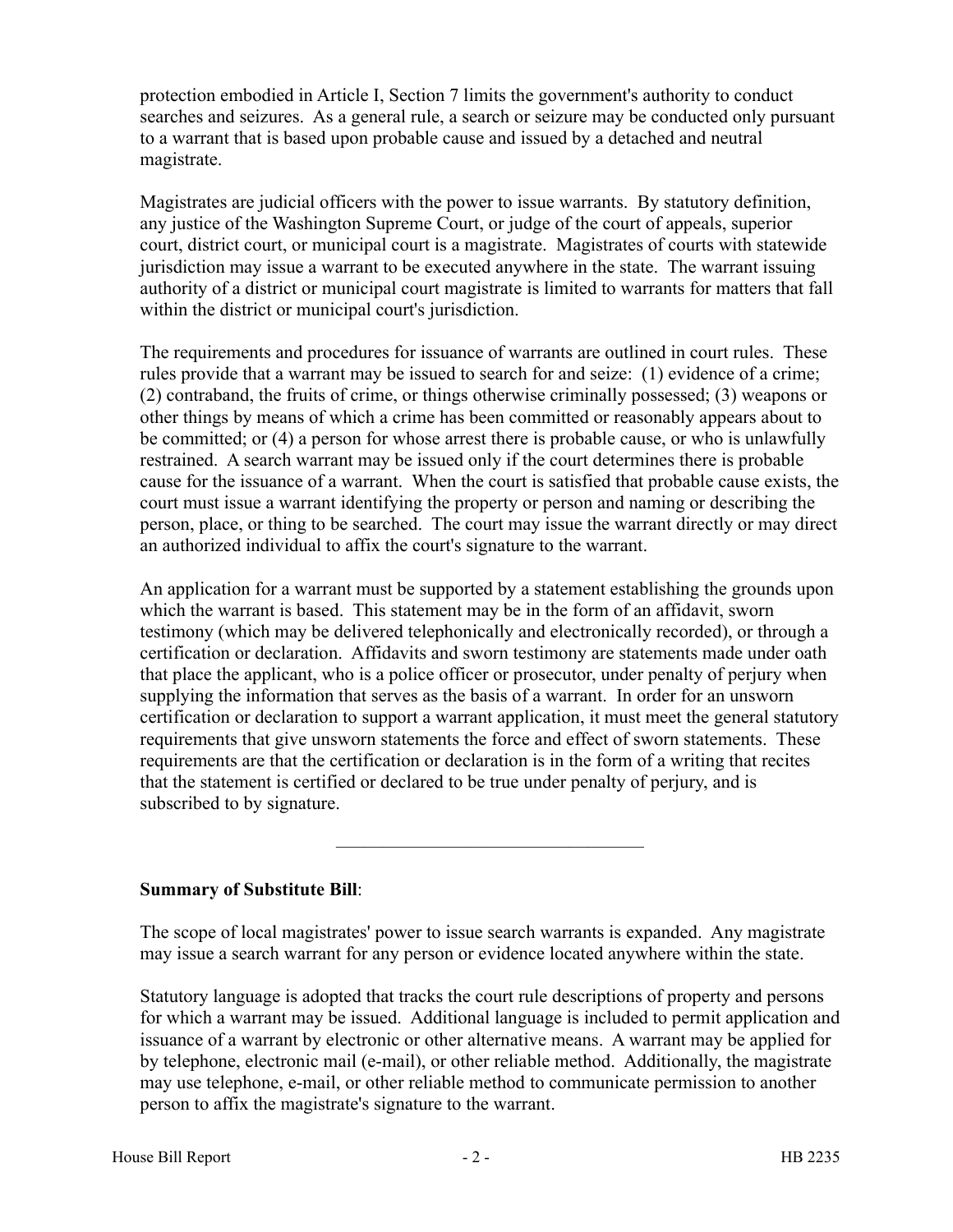The means are expanded by which a certification or declaration may be subscribed to in order to place the person executing the document under penalty of perjury. In addition to subscription by signature, a person may subscribe to an unsworn statement by digital signature or electronic signature. If the person is an attorney, he or she may subscribe electronically in the manner described in the court rule governing electronic filing. If the person is a law enforcement officer, the subscription requirement is satisfied by affixing or logically associating the person's full name, department or agency, and badge or personnel number to an electronically submitted document from an electronic device that is owned, issued, or maintained by a criminal justice agency.

# **Substitute Bill Compared to Original Bill**:

A certification or declaration subscribed to by a law enforcement officer may be submitted from an electronic device that is owned, issued, or maintained by a criminal justice agency, rather than a law enforcement agency.

–––––––––––––––––––––––––––––––––

**Appropriation**: None.

**Fiscal Note**: Not requested.

**Effective Date of Substitute Bill**: The bill takes effect 90 days after adjournment of the session in which the bill is passed.

## **Staff Summary of Public Testimony**:

(In support) The state and federal supreme courts have ruled that warrants are required in an increasing number of circumstances, including when collecting blood in driving under the influence (DUI) cases. Often, a person will be involved in a DUI-related crash and will be transported to another county for medical care. It is easier for law enforcement to reach judges in the county in which they work, rather than having to contact a judge in the county where the suspect has been transported. There are cases of officers contacting multiple judges and not being able to reach anyone.

Allowing application and issuance of warrants by electronic means will streamline the warrant process, especially when officers are in remote locations or need a warrant in the middle of the night. Officers have computers in their cars. It is often better for a judge to have a written statement to review rather than a telephonic statement, and is better method for preservation of the statement, as recording equipment sometimes fails.

The bill does not change the probable cause standard for obtaining a warrant, or the requirement that warrants must be applied for under penalty of perjury. The bill tracks changes occurring in court rules, allowing application and issuance of a warrant through "any reasonable means"; however a legislative change is needed to amend the perjury statute to acknowledge subscription by electronic transmission.